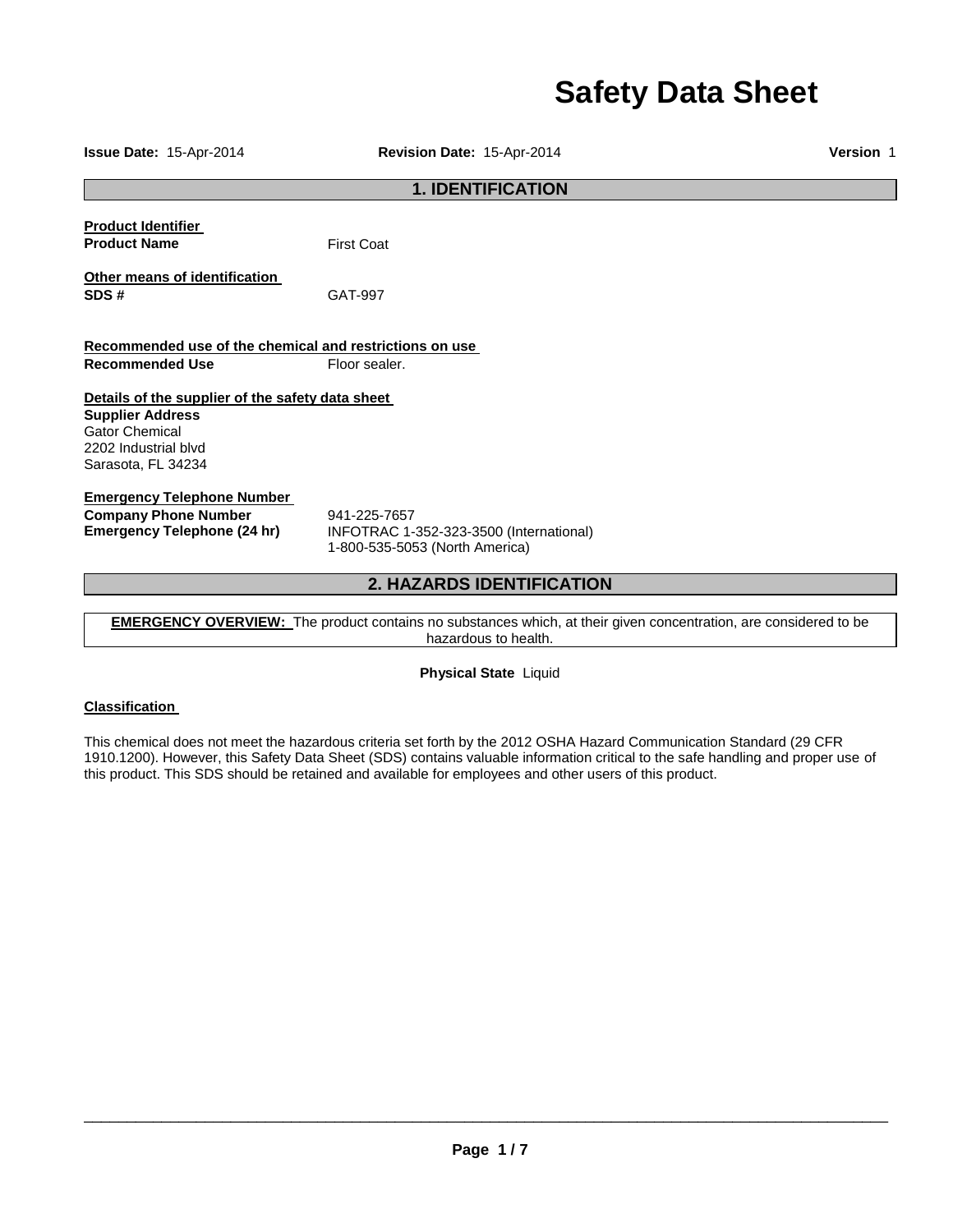# \_\_\_\_\_\_\_\_\_\_\_\_\_\_\_\_\_\_\_\_\_\_\_\_\_\_\_\_\_\_\_\_\_\_\_\_\_\_\_\_\_\_\_\_\_\_\_\_\_\_\_\_\_\_\_\_\_\_\_\_\_\_\_\_\_\_\_\_\_\_\_\_\_\_\_\_\_\_\_\_\_\_\_\_\_\_\_\_\_\_\_\_\_ **3. COMPOSITION/INFORMATION ON INGREDIENTS**

| <b>Chemical Name</b>                      | <b>CAS No</b> | Weight-% |
|-------------------------------------------|---------------|----------|
| tributoxyethyl phosphate                  | 78-51-3       | 1-3      |
| Glycol ether TPM                          | 25498-49-1    | 1-3      |
| Dipropylene Glycol Monomethyl Ether (DPM) | 34590-94-8    | I - 1    |
| Di(ethylene glycol) ethyl ether           | 111-90-0      | I-3      |

\*\*If Chemical Name/CAS No is "proprietary" and/or Weight-% is listed as a range, the specific chemical identity and/or percentage of composition has been withheld as a trade secret.\*\*

# **4. FIRST-AID MEASURES**

#### **First Aid Measures**

| <b>Eye Contact</b>  | Rinse thoroughly with plenty of water for at least 15 minutes, lifting lower and upper eyelids.<br>Consult a physician. |
|---------------------|-------------------------------------------------------------------------------------------------------------------------|
| <b>Skin Contact</b> | Wash off immediately with plenty of water for at least 15 minutes.                                                      |
| <b>Inhalation</b>   | Remove to fresh air.                                                                                                    |
| Ingestion           | Clean mouth with water and drink afterwards plenty of water.                                                            |

#### **Most important symptoms and effects**

| Symptoms | Direct contact may cause temporary redness and discomfort. |
|----------|------------------------------------------------------------|
|          |                                                            |

#### **Indication of any immediate medical attention and special treatment needed**

**Notes to Physician Treat symptomatically.** 

# **5. FIRE-FIGHTING MEASURES**

# **Suitable Extinguishing Media**

Use extinguishing measures that are appropriate to local circumstances and the surrounding environment.

**Unsuitable Extinguishing Media** Not determined.

#### **Specific Hazards Arising from the Chemical**

Not determined.

#### **Protective equipment and precautions for firefighters**

As in any fire, wear self-contained breathing apparatus pressure-demand, MSHA/NIOSH (approved or equivalent) and full protective gear.

# **6. ACCIDENTAL RELEASE MEASURES**

#### **Personal precautions, protective equipment and emergency procedures**

**Personal Precautions Use personal protective equipment as required.** 

### **Methods and material for containment and cleaning up**

**Methods for Containment** Prevent further leakage or spillage if safe to do so.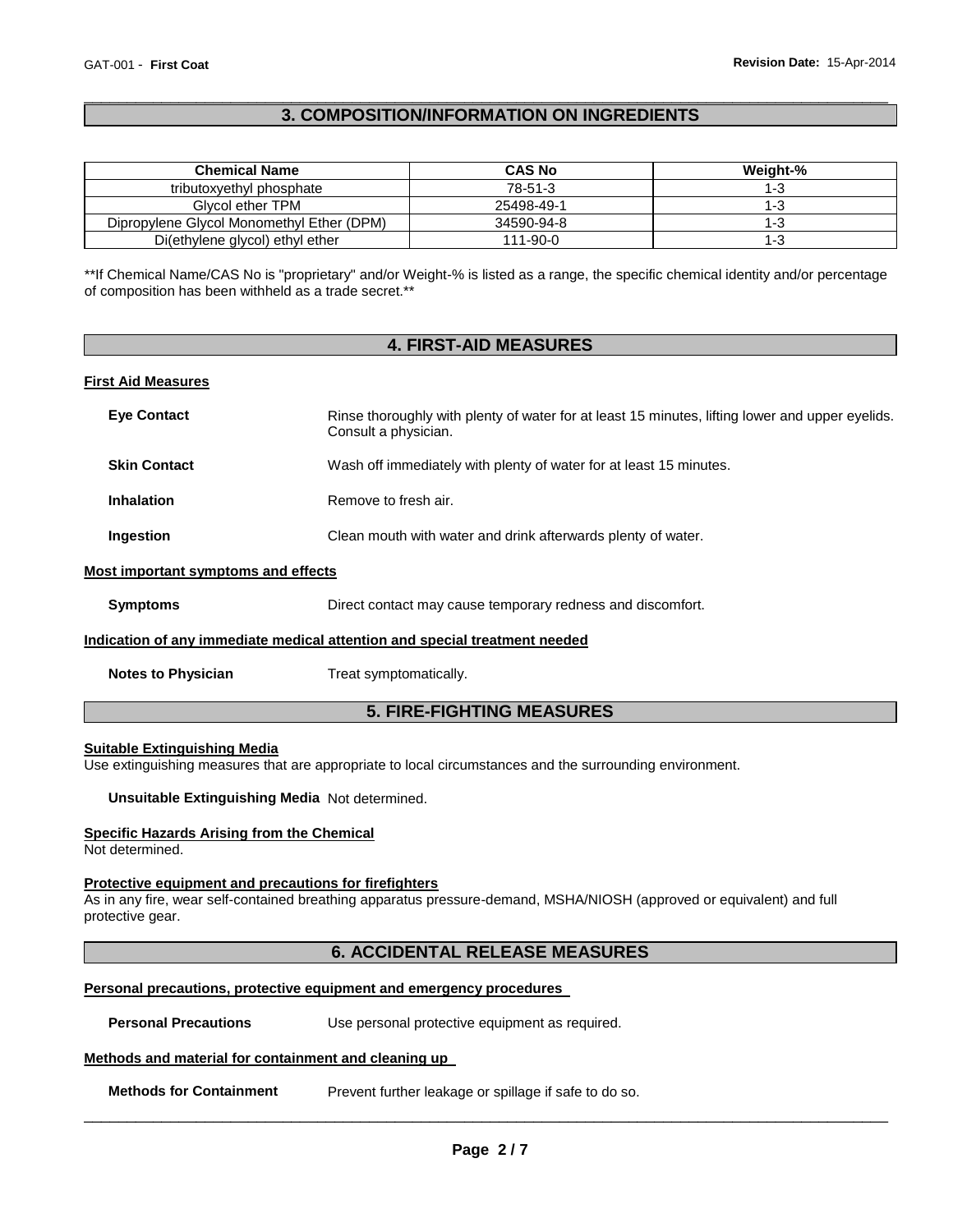**Methods for Clean-Up Keep in suitable, closed containers for disposal.** 

# **7. HANDLING AND STORAGE**

\_\_\_\_\_\_\_\_\_\_\_\_\_\_\_\_\_\_\_\_\_\_\_\_\_\_\_\_\_\_\_\_\_\_\_\_\_\_\_\_\_\_\_\_\_\_\_\_\_\_\_\_\_\_\_\_\_\_\_\_\_\_\_\_\_\_\_\_\_\_\_\_\_\_\_\_\_\_\_\_\_\_\_\_\_\_\_\_\_\_\_\_\_

#### **Precautions for safe handling**

**Advice on Safe Handling** Handle in accordance with good industrial hygiene and safety practice. **Conditions for safe storage, including any incompatibilities Storage Conditions Keep containers tightly closed in a dry, cool and well-ventilated place.** 

**Incompatible Materials** None known based on information supplied.

# **8. EXPOSURE CONTROLS/PERSONAL PROTECTION**

#### **Exposure Guidelines**

| <b>Chemical Name</b>                | <b>ACGIH TLV</b>    | <b>OSHA PEL</b>                      | <b>NIOSH IDLH</b>           |
|-------------------------------------|---------------------|--------------------------------------|-----------------------------|
| Dipropylene Glycol Monomethyl Ether | STEL: 150 ppm       | <b>TWA: 100 ppm</b>                  | IDLH: 600 ppm               |
| (DPM)                               | <b>TWA: 100 ppm</b> | TWA: 600 mg/m <sup>3</sup>           | TWA: 100 ppm                |
| 34590-94-8                          | $^{\circ}$          | (vacated) TWA: 100 ppm               | TWA: 600 mg/m <sup>3</sup>  |
|                                     |                     | (vacated) TWA: 600 mg/m <sup>3</sup> | STEL: 150 ppm               |
|                                     |                     | (vacated) STEL: 150 ppm              | STEL: 900 mg/m <sup>3</sup> |
|                                     |                     | (vacated) STEL: $900 \text{ mg/m}^3$ |                             |
|                                     |                     | (vacated) S*                         |                             |
|                                     |                     |                                      |                             |

### **Appropriate engineering controls**

| <b>Engineering Controls</b>     | Apply technical measures to comply with the occupational exposure limits. |
|---------------------------------|---------------------------------------------------------------------------|
|                                 | Individual protection measures, such as personal protective equipment     |
| <b>Eve/Face Protection</b>      | Avoid contact with eyes.                                                  |
| <b>Skin and Body Protection</b> | Wear suitable protective clothing.                                        |
| <b>Respiratory Protection</b>   | Ensure adequate ventilation, especially in confined areas.                |

**General Hygiene Considerations** Handle in accordance with good industrial hygiene and safety practice.

# **9. PHYSICAL AND CHEMICAL PROPERTIES**

#### **Information on basic physical and chemical properties**

| <b>Physical State</b><br>Appearance<br>Color                                                                                                                                            | Liauid<br>Not determined<br>Not determined                                                                         | Odor<br><b>Odor Threshold</b> | Not determined<br>Not determined |
|-----------------------------------------------------------------------------------------------------------------------------------------------------------------------------------------|--------------------------------------------------------------------------------------------------------------------|-------------------------------|----------------------------------|
| <b>Property</b><br>pH<br><b>Melting Point/Freezing Point</b><br><b>Boiling Point/Boiling Range</b><br><b>Flash Point</b><br><b>Evaporation Rate</b><br><b>Flammability (Solid, Gas)</b> | Values<br>Not determined<br>Not determined<br>Not determined<br>Not determined<br>Not determined<br>Not determined | Remarks • Method              |                                  |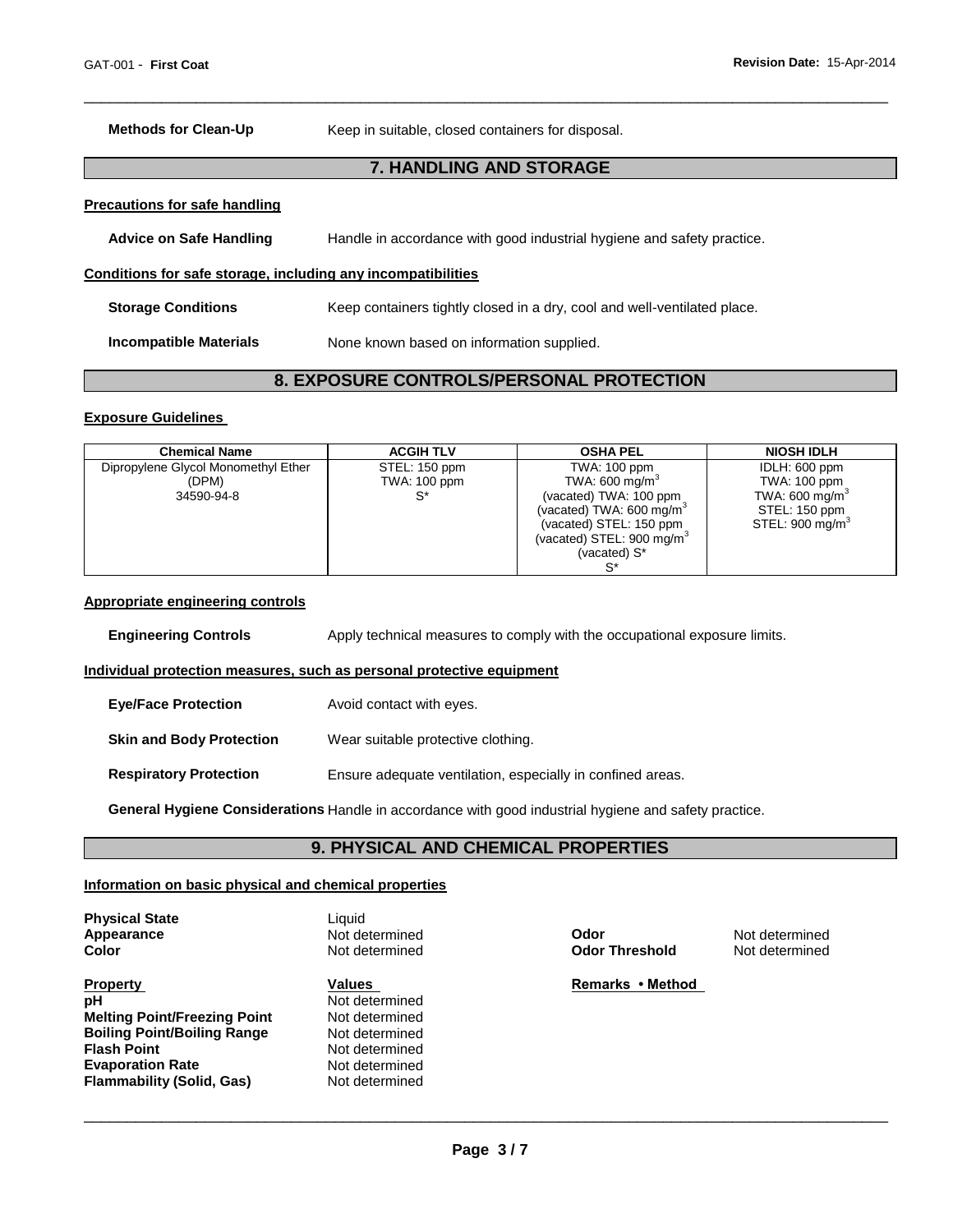| <b>Upper Flammability Limits</b> | Not determined |  |
|----------------------------------|----------------|--|
| <b>Lower Flammability Limit</b>  | Not determined |  |
| <b>Vapor Pressure</b>            | Not determined |  |
| <b>Vapor Density</b>             | Not determined |  |
| <b>Specific Gravity</b>          | Not determined |  |
| <b>Water Solubility</b>          | Not determined |  |
| Solubility in other solvents     | Not determined |  |
| <b>Partition Coefficient</b>     | Not determined |  |
| <b>Auto-ignition Temperature</b> | Not determined |  |
| <b>Decomposition Temperature</b> | Not determined |  |
| <b>Kinematic Viscosity</b>       | Not determined |  |
| <b>Dynamic Viscosity</b>         | Not determined |  |
| <b>Explosive Properties</b>      | Not determined |  |
| <b>Oxidizing Properties</b>      | Not determined |  |

# **10. STABILITY AND REACTIVITY**

#### **Reactivity**

Not reactive under normal conditions.

#### **Chemical Stability**

Stable under recommended storage conditions.

# **Possibility of Hazardous Reactions**

None under normal processing.

# **Conditions to Avoid**

Keep out of reach of children.

# **Incompatible Materials**

None known based on information supplied.

#### **Hazardous Decomposition Products**

None known based on information supplied.

# **11. TOXICOLOGICAL INFORMATION**

# **Information on likely routes of exposure**

| <b>Product Information</b> |                                                 |
|----------------------------|-------------------------------------------------|
| <b>Eve Contact</b>         | May cause temporary irritation on eye contact.  |
| <b>Skin Contact</b>        | May cause temporary irritation on skin contact. |
| <b>Inhalation</b>          | Avoid breathing vapors or mists.                |
| Ingestion                  | Do not taste or swallow.                        |

# **Component Information**

| <b>Chemical Name</b>                        | Oral LD50            | <b>Dermal LD50</b>                            | <b>Inhalation LC50</b>               |
|---------------------------------------------|----------------------|-----------------------------------------------|--------------------------------------|
| tributoxyethyl phosphate<br>78-51-3         | $= 3000$ mg/kg (Rat) | $>$ 5000 mg/kg (Rabbit)                       | > 6.4 mg/L (Rat) 4 h                 |
| Di(ethylene glycol) ethyl ether<br>111-90-0 | $= 1920$ mg/kg (Rat) | $= 4200 \mu L/kg$ (Rabbit) = 6 mL/kg (<br>Rat | $>$ 5240 mg/m <sup>3</sup> (Rat) 4 h |
| Glycol ether TPM<br>25498-49-1              | $= 3184$ mg/kg (Rat) | $= 15440$ mg/kg (Rabbit)                      | -                                    |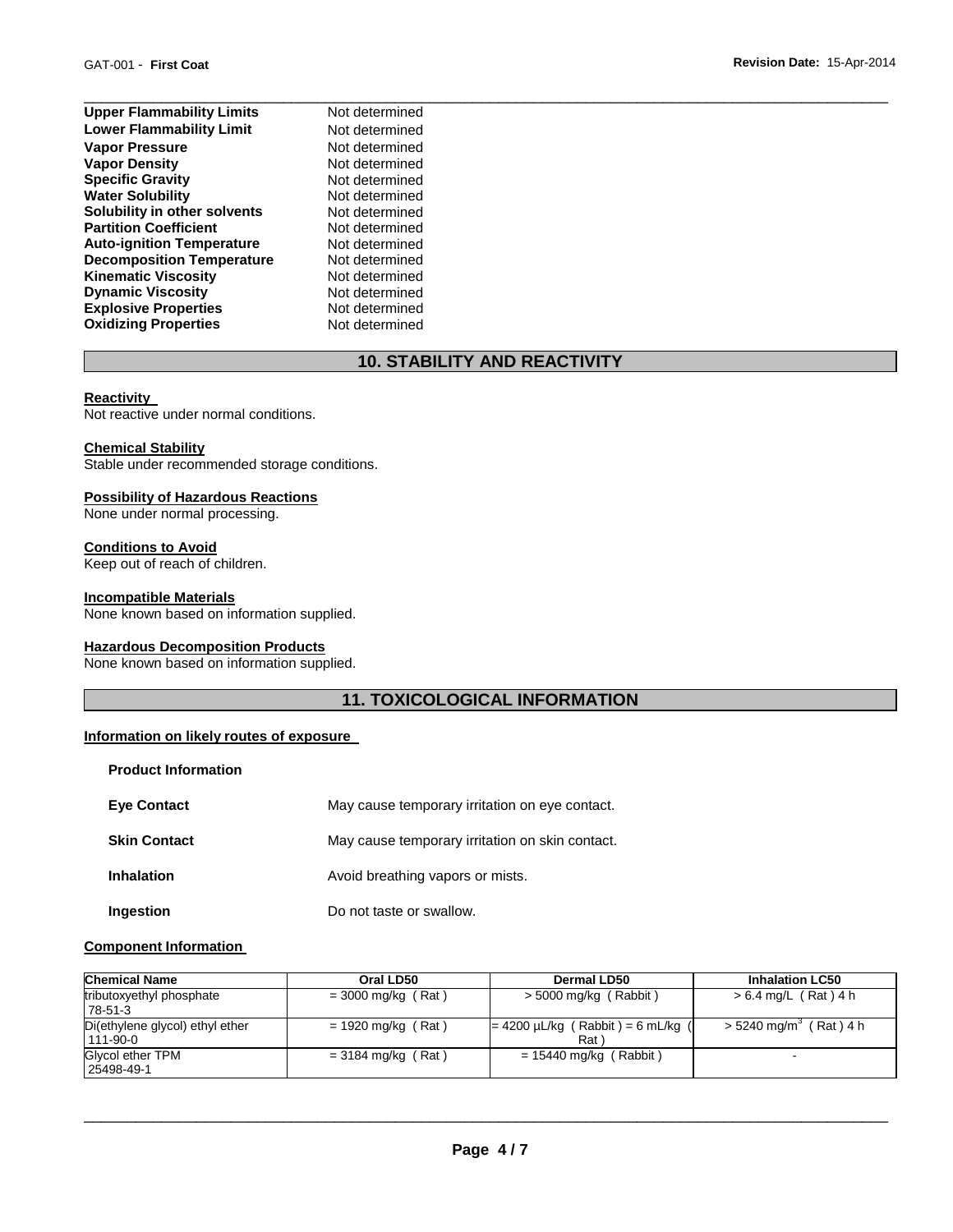| Dipropylene Glycol Monomethyl | = 5230 mg/kg (Rat) | ' Rabbit ,<br>= 9500 mg/kg |  |
|-------------------------------|--------------------|----------------------------|--|
| Ether (DPM)                   |                    |                            |  |
| 34590-94-8                    |                    |                            |  |

#### **Information on physical, chemical and toxicological effects**

**Symptoms** Please see section 4 of this SDS for symptoms.

### **Delayed and immediate effects as well as chronic effects from short and long-term exposure**

**Carcinogenicity** This product does not contain any carcinogens or potential carcinogens as listed by OSHA, IARC or NTP.

#### **Numerical measures of toxicity**

Not determined

# **12. ECOLOGICAL INFORMATION**

#### **Ecotoxicity**

An environmental hazard cannot be excluded in the event of unprofessional handling or disposal.

# **Component Information**

| <b>Chemical Name</b>      | Algae/aquatic plants | <b>Fish</b>                  | <b>Toxicity to</b><br>microorganisms | Crustacea                 |
|---------------------------|----------------------|------------------------------|--------------------------------------|---------------------------|
| tributoxyethyl phosphate  |                      | 10.4 - 12.0: 96 h Pimephales |                                      |                           |
| 78-51-3                   |                      | promelas mg/L LC50 flow-     |                                      |                           |
|                           |                      | through                      |                                      |                           |
| Di(ethylene glycol) ethyl |                      | 11400 - 15700: 96 h          |                                      | 3940 - 4670: 48 h Daphnia |
| ether                     |                      | Oncorhynchus mykiss mg/L     |                                      | magna mg/L EC50           |
| $111 - 90 - 0$            |                      | LC50 flow-through 11600 -    |                                      |                           |
|                           |                      | 16700: 96 h Pimephales       |                                      |                           |
|                           |                      | promelas mg/L LC50 flow-     |                                      |                           |
|                           |                      | through 10000: 96 h          |                                      |                           |
|                           |                      | Lepomis macrochirus mg/L     |                                      |                           |
|                           |                      | LC50 static 19100 - 23900:   |                                      |                           |
|                           |                      | 96 h Lepomis macrochirus     |                                      |                           |
|                           |                      | mg/L LC50 flow-through       |                                      |                           |
|                           |                      | 13400: 96 h Salmo gairdneri  |                                      |                           |
|                           |                      | mg/L LC50 flow-through       |                                      |                           |
| Glycol ether TPM          |                      | 11619: 96 h Pimephales       |                                      | 10: 48 h Daphnia magna    |
| 25498-49-1                |                      | promelas mg/L LC50 static    |                                      | mg/L EC50                 |
| Dipropylene Glycol        |                      | 10000: 96 h Pimephales       |                                      | 1919: 48 h Daphnia magna  |
| Monomethyl Ether (DPM)    |                      | promelas mg/L LC50 static    |                                      | mg/L LC50                 |
| 34590-94-8                |                      |                              |                                      |                           |

# **Persistence/Degradability**

Not determined.

# **Bioaccumulation**

Not determined.

# **Mobility**

| <b>Chemical Name</b>                                    | <b>Partition Coefficient</b> |
|---------------------------------------------------------|------------------------------|
| tributoxyethyl phosphate<br>78-51-3                     | 4.78                         |
| Dipropylene Glycol Monomethyl Ether (DPM)<br>34590-94-8 | $-0.064$                     |
| Di(ethylene glycol) ethyl ether<br>111-90-0             | $-0.8$                       |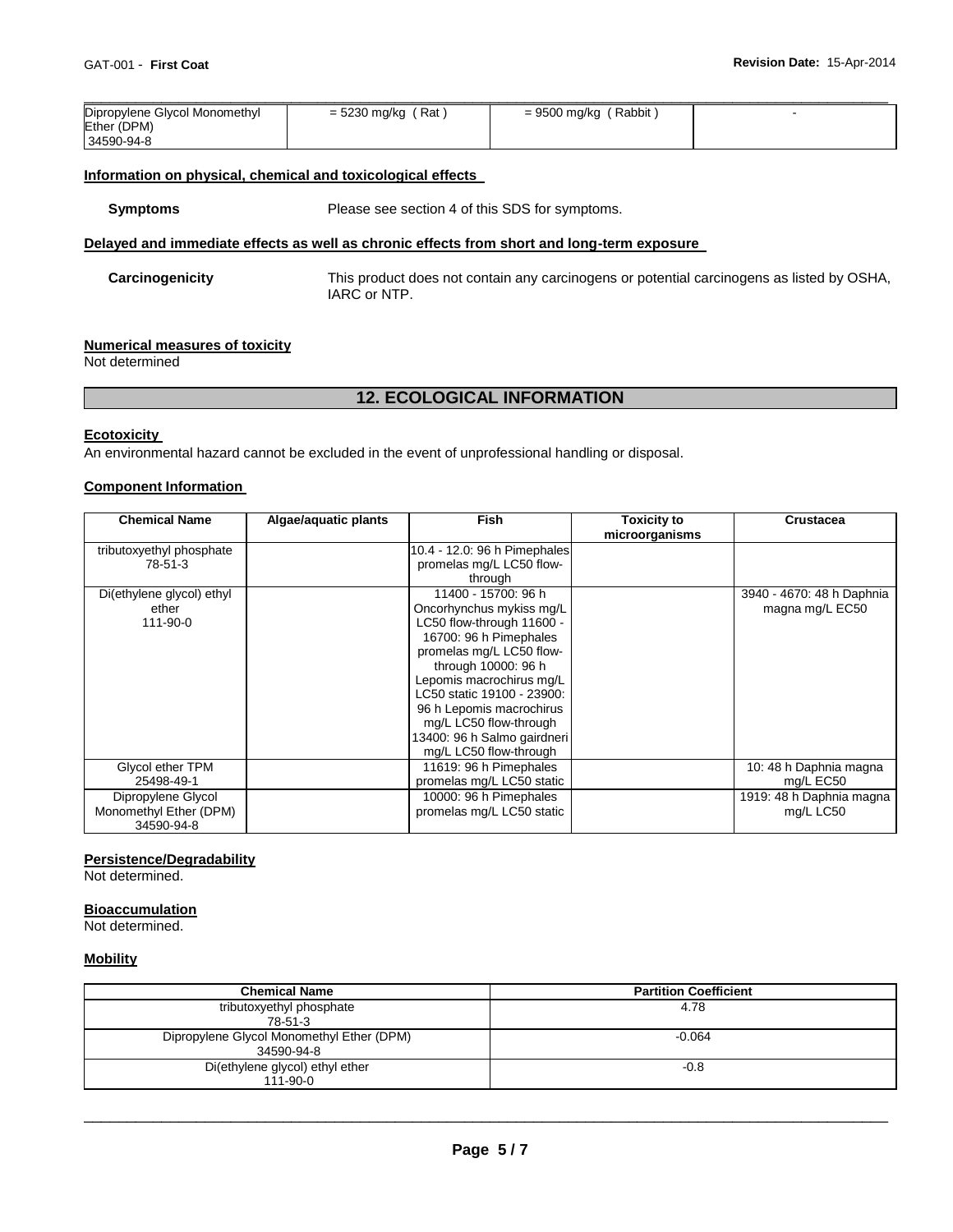# **Other Adverse Effects**

Not determined

| <b>13. DISPOSAL CONSIDERATIONS</b> |                                                                                                        |  |  |  |  |
|------------------------------------|--------------------------------------------------------------------------------------------------------|--|--|--|--|
| <b>Waste Treatment Methods</b>     |                                                                                                        |  |  |  |  |
| <b>Disposal of Wastes</b>          | Disposal should be in accordance with applicable regional, national and local laws and<br>regulations. |  |  |  |  |
| <b>Contaminated Packaging</b>      | Disposal should be in accordance with applicable regional, national and local laws and<br>regulations. |  |  |  |  |

\_\_\_\_\_\_\_\_\_\_\_\_\_\_\_\_\_\_\_\_\_\_\_\_\_\_\_\_\_\_\_\_\_\_\_\_\_\_\_\_\_\_\_\_\_\_\_\_\_\_\_\_\_\_\_\_\_\_\_\_\_\_\_\_\_\_\_\_\_\_\_\_\_\_\_\_\_\_\_\_\_\_\_\_\_\_\_\_\_\_\_\_\_

# **14. TRANSPORT INFORMATION**

| <b>Note</b> | Please see current shipping paper for most up to date shipping information, including<br>exemptions and special circumstances. |
|-------------|--------------------------------------------------------------------------------------------------------------------------------|
| <u>DOT</u>  | Not regulated                                                                                                                  |
| <b>IATA</b> | Not regulated                                                                                                                  |
| <b>IMDG</b> | Not regulated                                                                                                                  |

# **15. REGULATORY INFORMATION**

# **International Inventories**

Not determined

#### **Legend:**

*TSCA - United States Toxic Substances Control Act Section 8(b) Inventory* 

*DSL/NDSL - Canadian Domestic Substances List/Non-Domestic Substances List* 

*EINECS/ELINCS - European Inventory of Existing Chemical Substances/European List of Notified Chemical Substances* 

*ENCS - Japan Existing and New Chemical Substances* 

*IECSC - China Inventory of Existing Chemical Substances* 

*KECL - Korean Existing and Evaluated Chemical Substances* 

*PICCS - Philippines Inventory of Chemicals and Chemical Substances* 

#### **US Federal Regulations**

# **SARA 313**

| <b>Chemical Name</b>                                   | <b>CAS No</b>  | Weight-% | <b>SARA 313 - Threshold</b><br>Values % |
|--------------------------------------------------------|----------------|----------|-----------------------------------------|
| Di(ethylene glycol) ethyl ether - 111-90-0             | $111 - 90 - 0$ | ن- ا     |                                         |
| Glycol ether TPM - 25498-49-1                          | 25498-49-1     | 150      |                                         |
| Dipropylene Glycol Monomethyl Ether (DPM) - 34590-94-8 | 34590-94-8     | 13       |                                         |